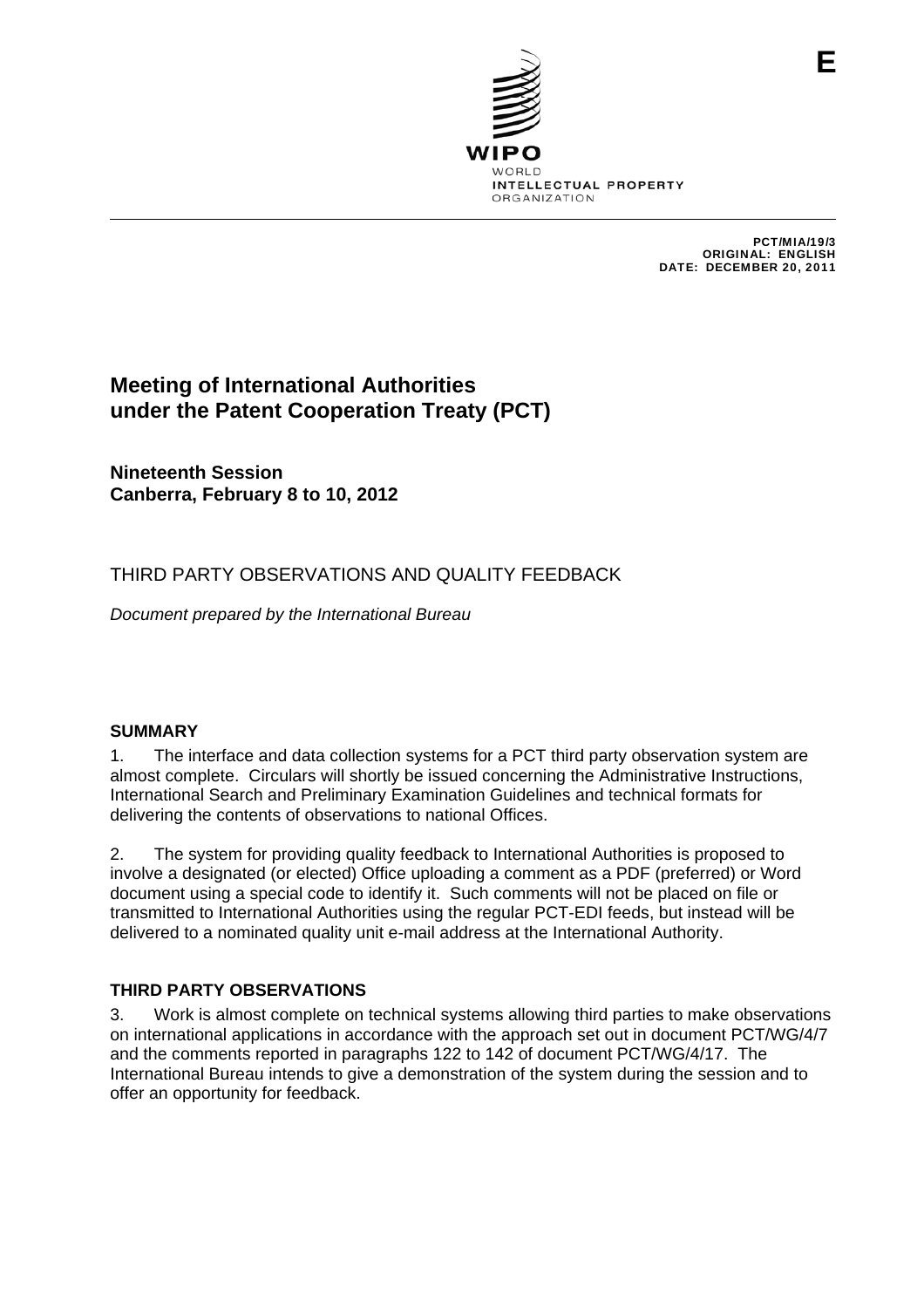4. It is currently intended that the system will notionally be brought into use on July 1, 2012, permitting observations on any international applications for which the time limit of 28 months from the priority date has not expired by that date. This will allow the modifications to the Administrative Instructions to come into force at the same time as those consequential on the changes to the PCT Regulations agreed by the Assembly at its 42nd session in September-October 2011. Since July 1, 2012 is a Sunday, it is possible that the system may in fact only become operational on July 2, 2012, but any time limits which would have expired on July 1 will automatically be extended to July 2 in accordance with Rule 80.5.

5. Circulars to consult on the necessary modifications to the Administrative Instructions and International Search and Preliminary Examination Guidelines, as well as concerning the technical formats for delivering the contents of observations to designated and elected Offices will be issued shortly. These will be copied to the Meeting for comment.

## **QUALITY FEEDBACK**

6. As agreed by the 18th session of the Meeting (see paragraphs 52 to 55 of document PCT/MIA/18/17), the system to allow designated and elected Offices to give quality feedback to International Authorities has been separated from the third party observation system. The following arrangement is now proposed:

(a) Designated and elected Offices may give feedback to International Authorities by uploading a file containing that feedback to the International Bureau using PCT-EDI. The file would normally be either a PDF (preferred) or a Word document. The file is indexed using a special "min-spec"<sup>1</sup> document type code to identify it as being quality feedback for the International Searching Authority (provisional code "qfsa"), for an Authority specified for supplementary international search ("qfss") or for the International Preliminary Examining Authority ("qfpe"). The file name should also include an application number, which is either the international application to which the comments specifically refer, or else an example of an international application which is representative of more general trends, in which case the Office may wish to include information about other examples in the body of the document.

(b) Each International Authority will provide an e-mail address to which quality comments may be directed. The document will be routed by the International Bureau to the appropriate mailbox and will not appear on the file of the international application. The routing will be automatic except in the rare case of an application where more than one Authority is specified for supplementary international search, in which case the International Bureau will manually check the document and confirm which Authority the document is intended for.

7. It is proposed not to establish an official PCT Form for this purpose since it is assumed that the system will not be used in large volume and it is not clear that there would be benefits in trying to put together a standard layout at this stage, save perhaps to provide specific headings relating to databases and IPC codes which (in the opinion of the Office providing the feedback) should have been searched. Nevertheless, the Meeting may wish to request the quality subgroup to consider preparing an informal Word template to make available to designated and elected Offices to use if they so wish.

<sup>1</sup> *PCT minimal specifications for transmitting documents to the International Bureau*, available from the WIPO website at http://www.wipo.int/patentscope/en/pct-edi/